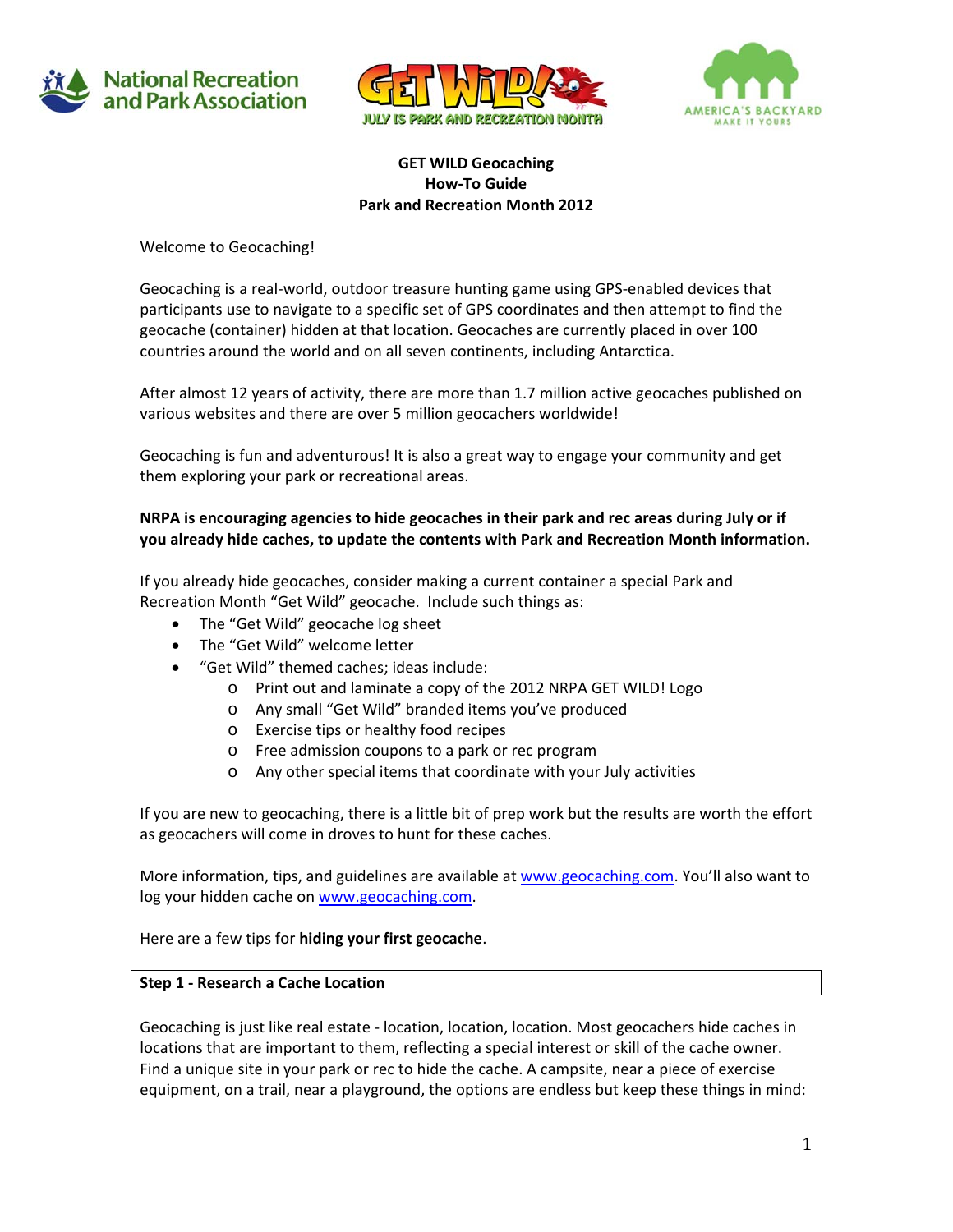





- Does it meet all requirements and geocaching guidelines to be listed on geocaching.com? Make sure to review these during your research. Issues include cache saturation, commerciality, solicitation and long-term cache maintenance.
- Did you consider accessibility? If it is too visible or too close to busy roads and trails, there is a good chance someone may stumble upon it by accident. It is best to place a cache just off trail to preserve the environment but keep it out of sight of people casually passing by.
- You are ultimately responsible for the cache so make sure you know the rules for the area where your cache is being placed. Respect the area around your chosen location. Keep in mind that others will be walking in these areas.

Be careful not to place your cache in a fragile or sensitive environmental area or an area where you don't want too much foot traffic. If it's the location of a wild animal nest, or if it is off‐trail with delicate ground cover, too much activity may damage the very nature of why this area is special.

## **Step 2 ‐ Preparing Your Cache ‐ Cache Containers**

Start by choosing a container that will withstand the weather all year round. Geocachers have had good success with clear, watertight plastic containers and waterproof boxes often used on boats. Place your cache in a zippered plastic bag to further protect the cache contents, in case your container does leak. The best geocaching caches are disguised to look like something else or to blend into their surroundings.

Here are some ideas for Geocache containers:

- Lunch-box sized plastic storage containers
- Surplus military ammunition cans
- 35mm film canisters
- Tupperware™ containers
- Plastic tobacco containers
- Empty licorice containers
- Mayonnaise jars

Whatever the container, make sure to clearly identify your cache as a geocache. Most geocachers mark the cache container with the words "Official Geocache" the name of the cache, and appropriate contact information. The more information you can provide the better.

### **Cache Contents**

You will need a log sheet in your cache so people can log in their name. Download the official GET WILD Log Sheet at www.nrpa.org/july . Make sure to place a writing utensil in the cache as well…pencils are better than pens.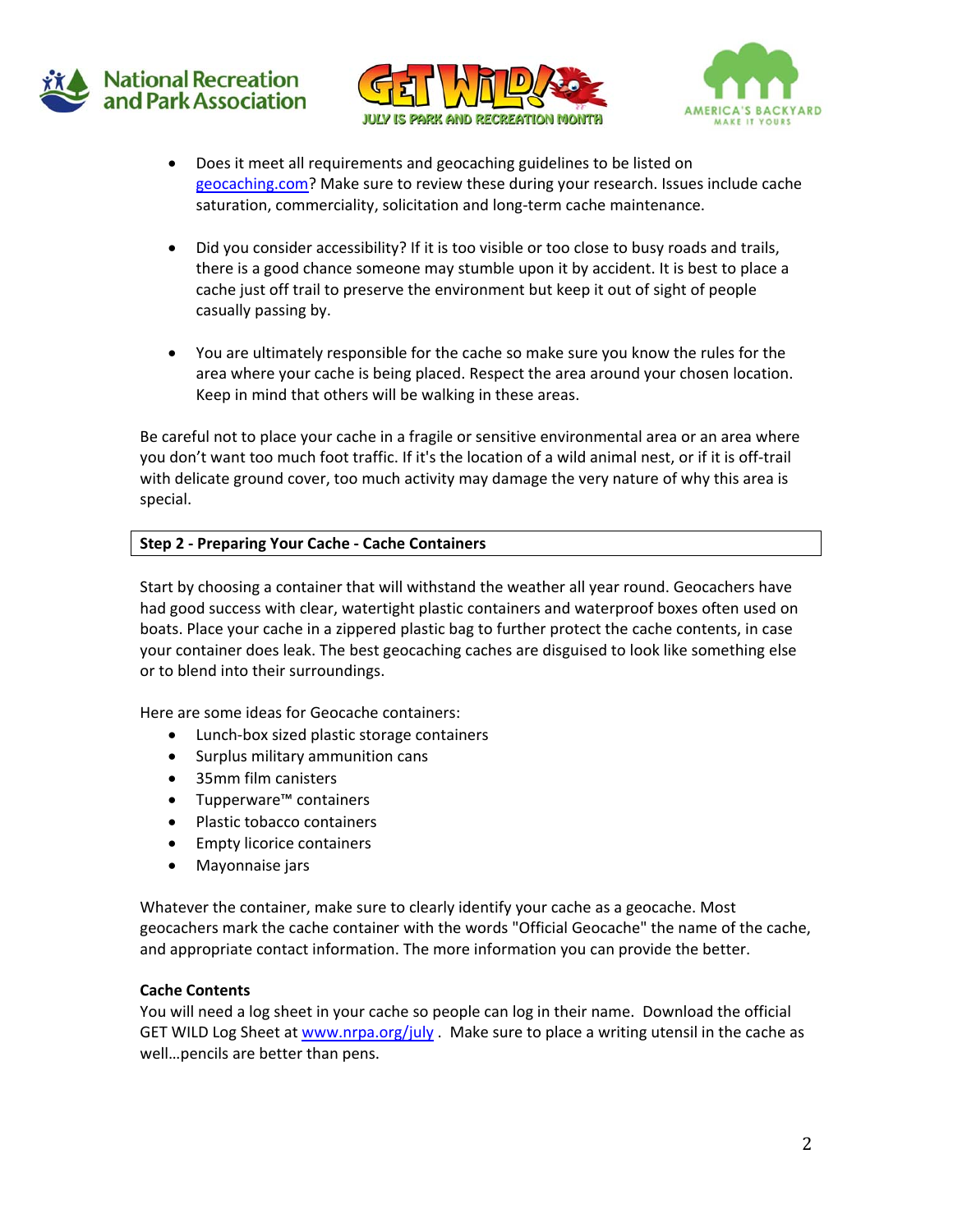





Include a note to welcome the cache finder. The note, should explain the activity in case someone accidentally finds your cache. A sample note is available for download at www.NRPA.org/July.

Lastly, you can put items for trading into the cache. What you place into your cache is up to you, budget permitting.

Some ideas of items to give as goodies:

- Disposable camera. Put one in your cache and ask everyone to take a picture and put it back in the cache. Later you can develop the photos and place them online.
- A laminated printed color copy of the 2012 NRPA GET WILD! Logo.
- Any small branded "Get Wild" or park and recreation month items you have produced.
- Exercise tips or healthy food recipes.
- **•** Free admission coupons to a park or rec program.
- Park user cards.
- Any other small items that coordinate with your July activities.
- Toys for children. Include action figures, games, playing cards, and more.
- Trackable items.

People of all ages hide and seek caches, so think carefully before placing an item into a cache. Please do not put food in a cache. Explosives, ammunition, knives, drugs and alcohol should not be placed in a cache. **Respect the local laws**.

### **Step 3 ‐ Placing Your Cache**

Once you arrive at the location of your hide, it is critical to obtain accurate GPS coordinates. This is the very heart of the activity, after all. Be aware that during bad weather, the accuracy of the GPS unit may be poor.

Some GPS units have the ability to take an average set of coordinates. If your device cannot, it is best to mark a waypoint, walk away from the location, then return and mark another waypoint. Continue marking waypoints at the location, around 7 to 10 times, and then select the best waypoint.

Once you have your waypoint, write it in permanent marker on the container and in the log sheet. Make sure you have a copy to bring back with you. Write a few notes in the log sheet if you like, place it in a zippered plastic bag for extra protection, and place it in the cache container.

### **Step 4 ‐ Submitting Your Cache**

Take time to review the Geocaching Listing Guidelines again. After placing your cache, does it still meet all requirements for placement? If so, fill out the online form on geocaching.com, paying careful attention to the helpful notes provided. Write a description that attracts